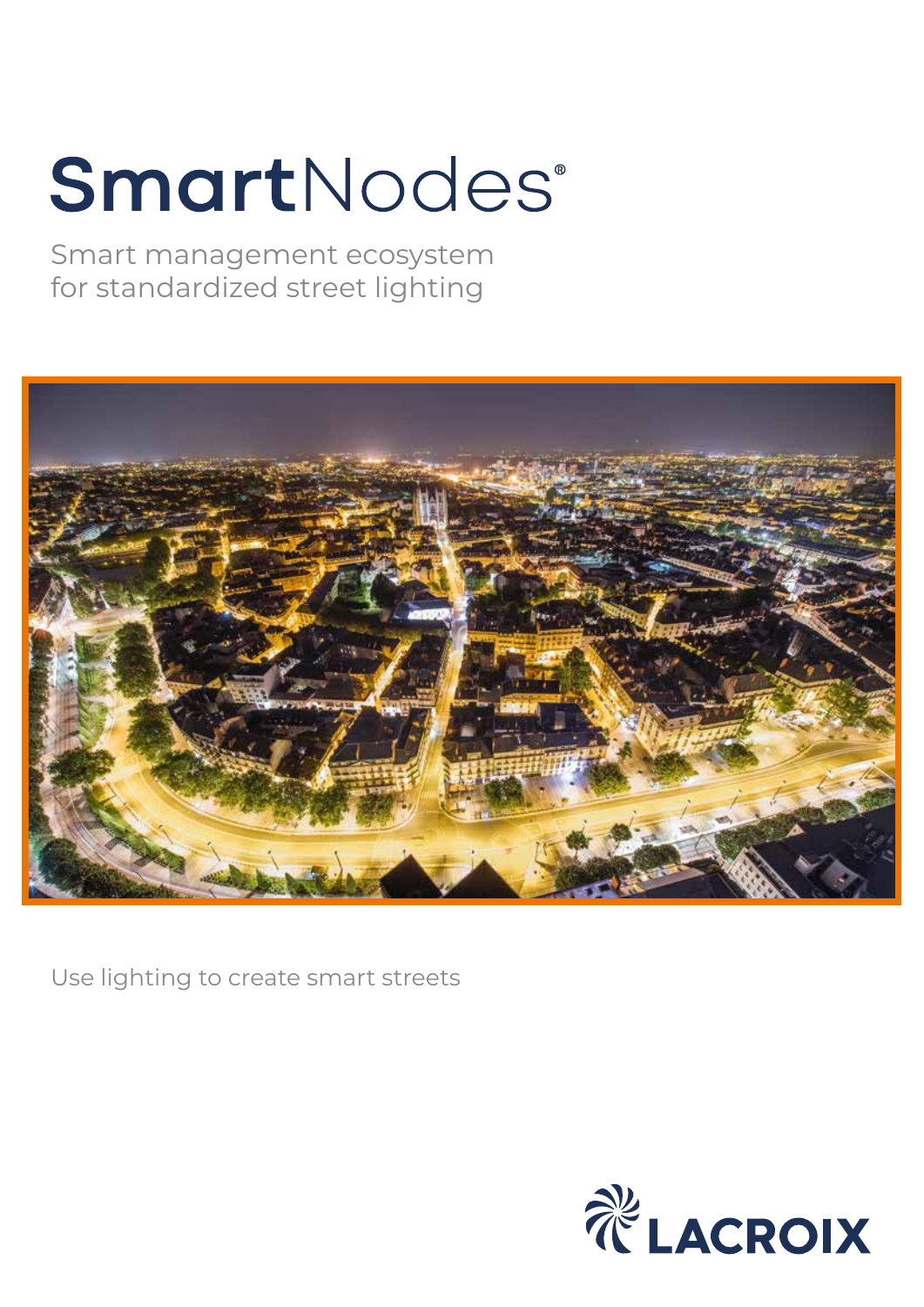# **Shining a light on the smart street**



#### **Reduce energy expenditure**

• Strategies for lowering expenditure for each point or group of light points

#### **Control installation expenses**

- Interoperable connected nodes on all types of light fixtures are pre-equipped with NEMA or Zhaga connections
- Automatic locating of each light point, with no manual readout, thanks to the on-board GPS
- Automatic configuration of connected nodes, thanks to the power of the mesh network

#### **Overcome the constraints associated with the structures of existing electricity networks**

• Installations with a common neutral • Medium voltage installations

**Capitalize on investments that have already been made**

• Suitable for light fixtures that are equipped with NEMA

### or Zhaga connections **Simplify maintenance operations**

• Automatic remote updating

#### **Transform street lighting into a radio link communications network**

• Sensors for specific needs: presence detection, noise sensor

- 
- 
- 
- 
- 
- 
- 

**With 20 years of experience on Tegis, LACROIX - City adds the SmartNodes offering to its smart management range. Designed to be deployed on a large scale, this complete ecosystem is dedicated to the intelligent management of standardized light points. It is also the first step towards creating a local communication network, enabling other uses of the smart city. LACROIX - City offers a full range of smart management solutions for the cabinet, the PLC (Power Line Communication) light point, the radio link light point and the D4i compatible NEMA or Zhaga standard.**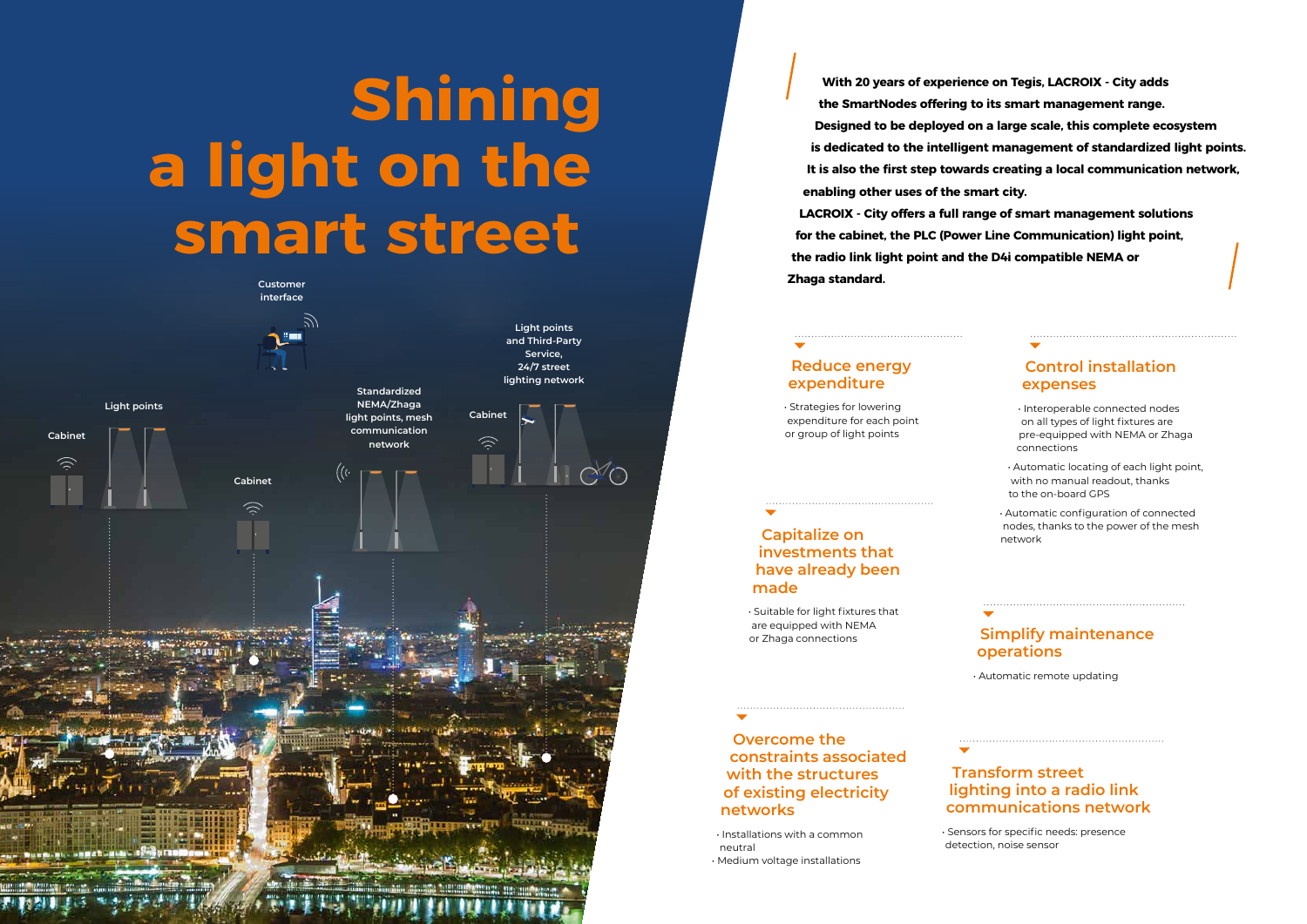**Management of light points by logic group. Number of drivers that can be managed in DALI by a NEMA or Zhaga** 

**connected node: 1 driver.**

**Integration of a degraded mode in case of a communications fault, so as to maintain the configuration saved locally in the node.**

## **Control and management** 1 of light point groups

#### **Synchronized astronomical clock**

• On board each connected node

. Configurable by user-defined offset

#### **Creation of dimming scenarios:**

• Up to 6 transitions

• Unlimited number of scenarios

**Creation of light point** 

**groups**

 $\overline{\phantom{0}}$ 

### **Management schedule**

• A configurable weekly schedule

- Scenarios applied to a group of light points
- Several possible scenarios per group of light points

### **Clock at fixed hours**

### **Remote forcing**

• Real-time control



#### **CONTROL**

#### **MANAGEMENT**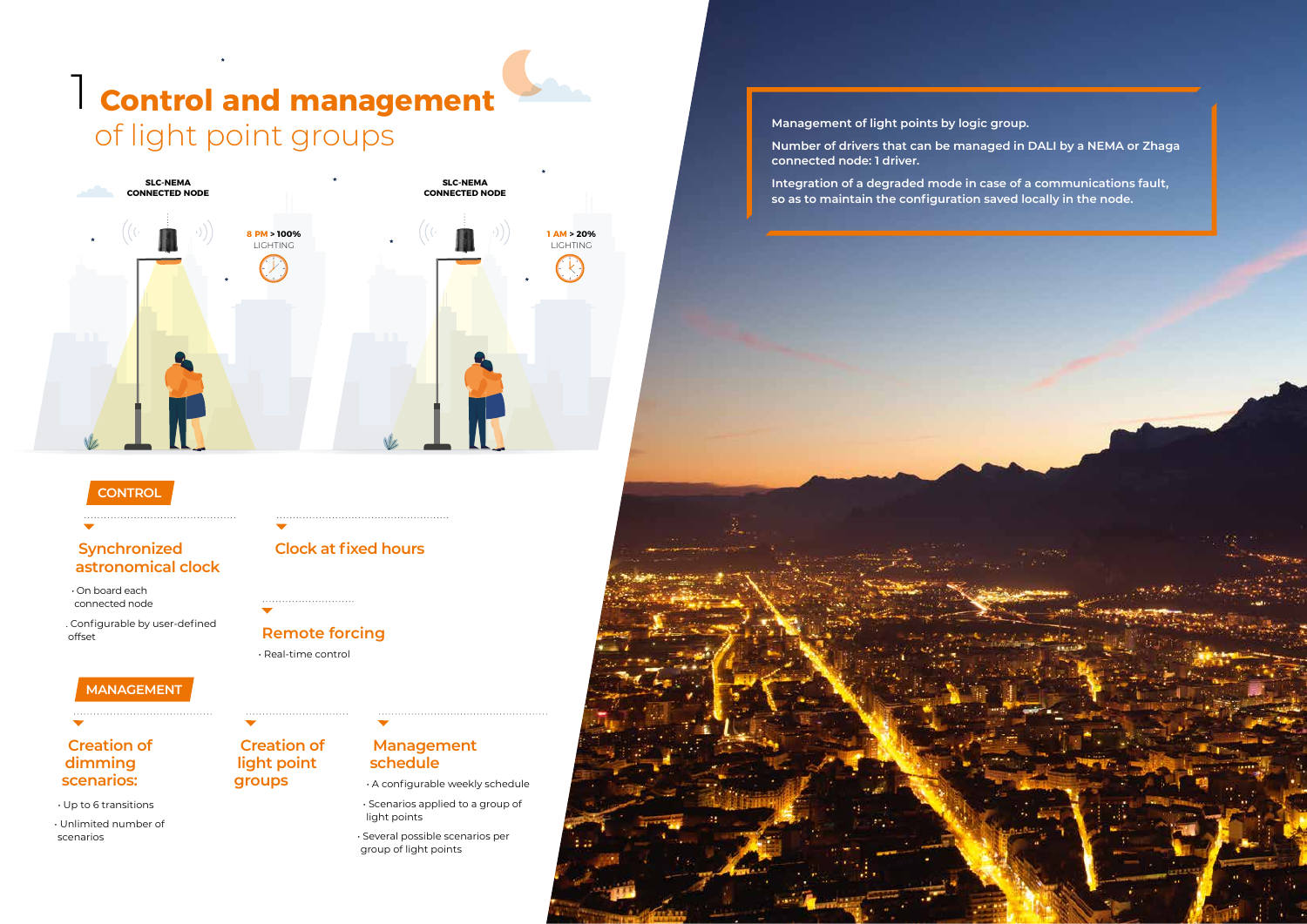## 2 Monitoring of the light point

## $3$  Transmission of **consumption**

#### **Communications fault**

- Between communications gateways (APS - Access Point System) and connected nodes (SLC-NEMA or SLC-Zhaga)
- Between connected nodes (SLC-NEMA or SLC-Zhaga) and drivers

#### **SLC-NEMA:**

• Active power measurement • Reading the D4i compatible driver

#### **SLC-Zhaga:**

• Reading the D4i compatible driver



#### **Light point operating fault related to**

• The driver

• The LED panel

- **User-friendly**
- **Easy to use**
- **Accessible 24/7**
- **Secure**

### Accessible and user-definable

**from the dedicated LX Connect web interface**

**Solutions already present in 10 European countries: Belgium, France, Netherlands, Germany, Switzerland, Romania, Finland, Denmark, Iceland, Norway.** 

#### 20,000 light points **installed with NEMA and Zhaga since 2018**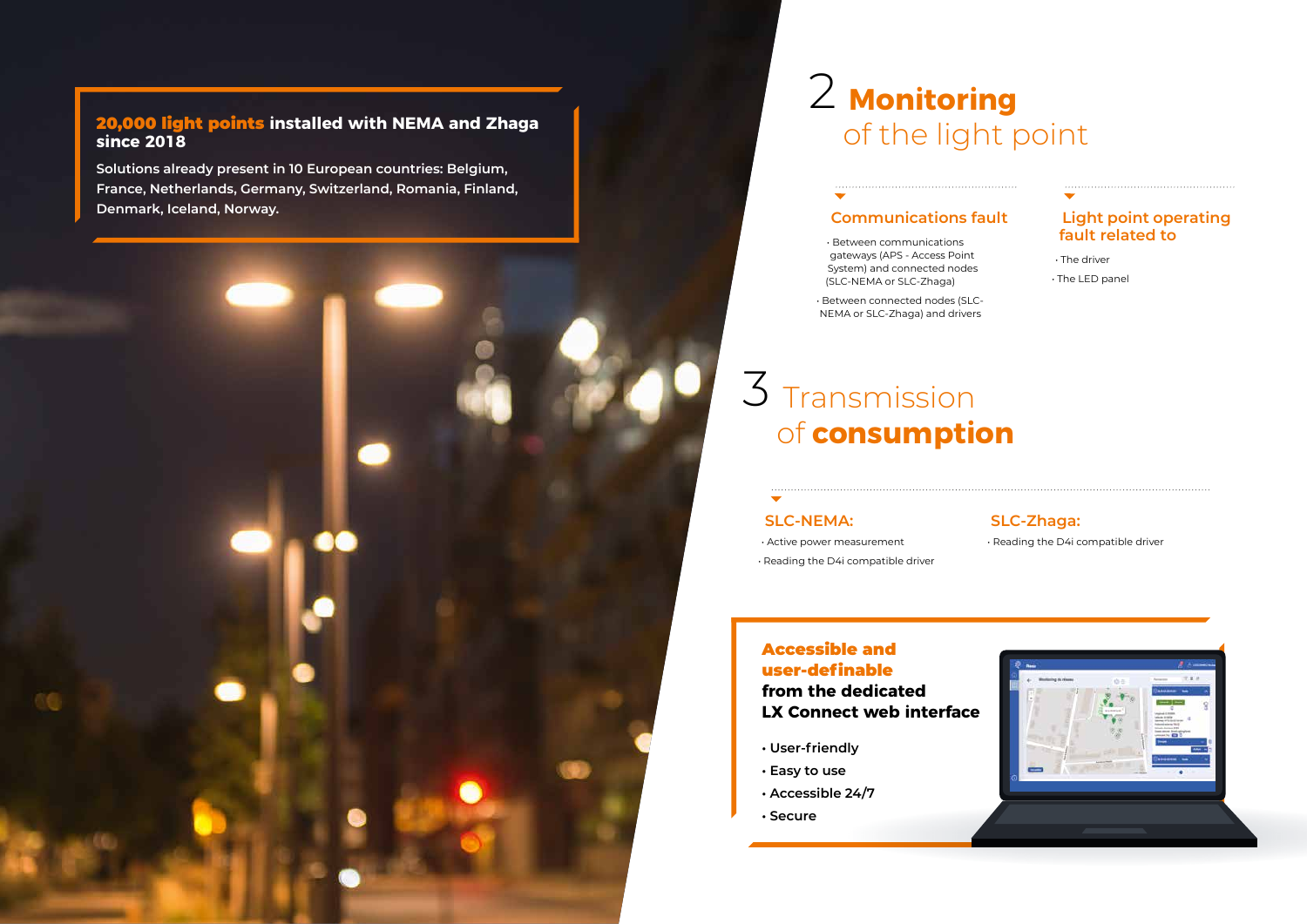

for the deployed network.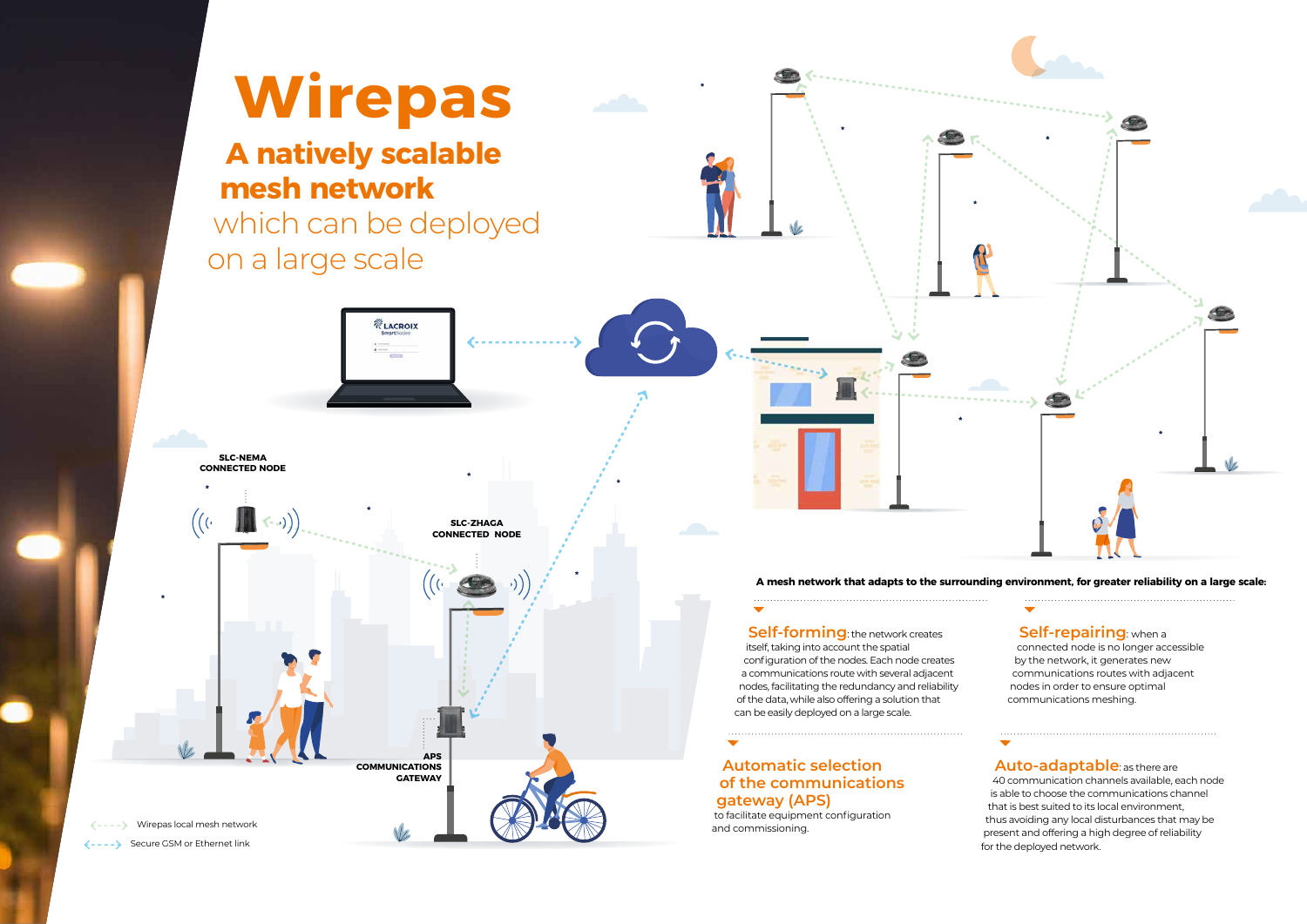#### **The communications gateway regularly sends queries to all the connected nodes**

 in order to ensure the completeness of the mesh network, regardless of the size of the installed equipment.





#### **A secure, decentralized, local mesh network**

• 2.4 GHz frequency

• 128-bit AES encryption + OMAC1 authentication

• 1 single point of connection to the cloud from which to access the web interface

> • Up to 150 nodes supported by the communications gateway

• A cost of communication per light point with no recurrence



#### **A scalable network**

• Remote updating of items (Over The Air Programming - OTAP) for new features or to ready them for new uses

• The network quickly and easily integrates any new node once it is switched on and connected, for rapid and large-scale deployment. It allows integration and communication with other smart city sensors

### **Radio link and communicat** Mesh radio link network Frequency Rated power RX sensitivity Modulation GFSK Inter-node range Flow the contract of the contract of the contract of the contract of the contract of the contract of the contract of the contract of the contract of the contract of the contract of the contract of the contract of the contr Network security **Environment** Ambient temperature Storage temperature **Accreditation and standard** Accreditations CE CE CE Product standards **Dimensions in mm** Height 98 38.5 65 Diameter 84 80 -

| Housing                           | PBT (base) and PC (dome)               | PBI (base) and PC (dome)               | PC                                     |                                          |
|-----------------------------------|----------------------------------------|----------------------------------------|----------------------------------------|------------------------------------------|
| IP (EN 60529)                     | <b>IP66</b>                            | <b>IP66</b>                            | <b>IP67</b>                            |                                          |
| IK (EN 62262)                     | IK <sub>09</sub>                       | IK <sub>09</sub>                       | IK <sub>08</sub>                       |                                          |
| Connection type                   | NEMA 7-pin connector                   | Zhaga                                  | Power supply cable:<br>2X1.5           | Power supply ca<br>2 coaxial cable outpu |
| Type of assembly                  | On NEMA pre-equipped<br>light fixture  | On Zhaga pre-equipped<br>light fixture | On the post, with<br>screws or flanges | In cabinet, on                           |
| Weight                            | 600 g                                  | 75 g                                   | 550 g                                  |                                          |
| <b>Electrical characteristics</b> |                                        |                                        |                                        |                                          |
| Power supply voltage              | 110 V - 240 $V_{AC}$ / 50-60 z         | $12 V - 24 V_{pc}$                     | 110 V - 240 $V_{AC}$ /                 |                                          |
| Maximum relay load                | 1.2 kVA @240V                          |                                        |                                        |                                          |
| Max relay current                 | 5 A                                    | -                                      |                                        |                                          |
| Rated current                     |                                        | 25 - 80 mA                             |                                        |                                          |
| Power consumption                 | 0.8 W                                  | 0.6 W                                  | 3.7 W on average, 5 W v                |                                          |
| <b>Electrical class</b>           | Class II, double galvanic<br>isolation |                                        | Class I                                |                                          |
|                                   |                                        |                                        |                                        |                                          |

|                                     | <b>Connected node SLC</b>                                     |                                               | <b>Communications gateway - APS</b>       |                                                                  |                              |  |  |  |
|-------------------------------------|---------------------------------------------------------------|-----------------------------------------------|-------------------------------------------|------------------------------------------------------------------|------------------------------|--|--|--|
|                                     | <b>SLC-NEMA</b>                                               | SLC-Zhaga                                     | External - GSM                            | In cabinet - GSM                                                 | In cabinet - Ethernet        |  |  |  |
|                                     |                                                               |                                               |                                           |                                                                  |                              |  |  |  |
| <b>Mechanical characteristics</b>   |                                                               |                                               |                                           |                                                                  |                              |  |  |  |
| Housing                             | PBT (base) and PC (dome)                                      | PBT (base) and PC (dome)                      | PC                                        |                                                                  |                              |  |  |  |
| IP (EN 60529)                       | <b>IP66</b>                                                   | <b>IP66</b>                                   | <b>IP67</b>                               |                                                                  |                              |  |  |  |
| IK (EN 62262)                       | IK09                                                          | IK09                                          | IK08                                      |                                                                  |                              |  |  |  |
| Connection type                     | NEMA 7-pin connector                                          | Zhaga                                         | Power supply cable:<br>2X1.5              | Power supply cable: 2X1.5<br>2 coaxial cable outputs for antenna | Power supply cable:<br>2X1.5 |  |  |  |
| Type of assembly                    | On NEMA pre-equipped<br>light fixture                         | On Zhaga pre-equipped<br>light fixture        | On the post, with<br>screws or flanges    | In cabinet, on DIN rail                                          | In cabinet,<br>on DIN rail   |  |  |  |
| Weight                              | 600 g                                                         | 75 g                                          | 550 g                                     |                                                                  |                              |  |  |  |
| <b>Electrical characteristics</b>   |                                                               |                                               |                                           |                                                                  |                              |  |  |  |
| Power supply voltage                | 110 V - 240 V <sub>AC</sub> / 50-60 z                         | $12 V - 24 V_{DC}$                            | 110 V - 240 V <sub>AC</sub> / 50 - 60 Hz  |                                                                  |                              |  |  |  |
| Maximum relay load                  | 1.2 kVA @240V                                                 | $\overline{a}$                                |                                           |                                                                  |                              |  |  |  |
| Max relay current                   | 5A                                                            | $\overline{\phantom{a}}$                      |                                           |                                                                  |                              |  |  |  |
| Rated current                       |                                                               | 25 - 80 mA                                    |                                           |                                                                  |                              |  |  |  |
| Power consumption                   | 0.8 W                                                         | 0.6 W                                         | 3.7 W on average, 5 W when sending data   |                                                                  |                              |  |  |  |
| Electrical class                    | Class II, double galvanic<br>isolation                        |                                               | Class II                                  |                                                                  |                              |  |  |  |
| <b>Radio link and communication</b> |                                                               |                                               |                                           |                                                                  |                              |  |  |  |
| Mesh radio link network             | Wirepas                                                       |                                               |                                           |                                                                  |                              |  |  |  |
| Frequency                           | 2.4 GHz                                                       |                                               |                                           |                                                                  |                              |  |  |  |
| Rated power                         | 8 dBm                                                         |                                               |                                           |                                                                  |                              |  |  |  |
| RX sensitivity                      | $-94$ dBm                                                     |                                               |                                           |                                                                  |                              |  |  |  |
| Modulation                          | <b>GFSK</b>                                                   |                                               |                                           |                                                                  |                              |  |  |  |
| Inter-node range                    | 175 m maximum, with an empty field                            |                                               |                                           |                                                                  |                              |  |  |  |
| Flow                                | 1 Mbit/s                                                      |                                               |                                           |                                                                  |                              |  |  |  |
| Network security                    |                                                               | 128-bit AES encryption + OMAC1 authentication |                                           |                                                                  |                              |  |  |  |
| Modem                               | compatible with 2G, 3G, 4G<br>$\overline{a}$                  |                                               |                                           |                                                                  |                              |  |  |  |
| <b>Environment</b>                  |                                                               |                                               |                                           |                                                                  |                              |  |  |  |
| Ambient temperature                 | $-30^{\circ}$ C + 70 $^{\circ}$ C                             | $-30^{\circ}$ C + 70 $^{\circ}$ C             | $-30^{\circ}$ C + 52°C                    |                                                                  |                              |  |  |  |
| Humidity                            | 0% - 100% RH                                                  | 0% - 100% RH                                  | 0% - 100% RH                              |                                                                  |                              |  |  |  |
| Storage temperature                 | -30 $\mathrm{^{\circ}C}$ + 70 $\mathrm{^{\circ}C}$            | $-40^{\circ}$ C + 80 $^{\circ}$ C             | $-30^{\circ}$ C + 70 $^{\circ}$ C         |                                                                  |                              |  |  |  |
| <b>Accreditation and standards</b>  |                                                               |                                               |                                           |                                                                  |                              |  |  |  |
| Accreditations                      | $\mathsf{CE}% _{\mathcal{A}}$                                 | $\mathsf{CE}% _{\mathcal{A}}$                 | $\mathsf{CE}$                             |                                                                  |                              |  |  |  |
|                                     |                                                               | EN55015; EN55032; EN61000-3-2                 | EN55015; EN55022; EN55032; EN 61000-3-2/3 |                                                                  |                              |  |  |  |
|                                     | EN61000-4-2/3/4/5/6/11; EN3014889-1V2.1.1; EN301489-17 V3.1.1 |                                               | EN61000-4-2/3/4/5/6/11                    |                                                                  |                              |  |  |  |
| Product standards                   | EN300328 V2.11; EN300330 V2.11                                |                                               | EN300328 V2.11; EN300330 V2.11            |                                                                  |                              |  |  |  |
|                                     | IEC 62368-1                                                   |                                               | IEC 62368-1                               |                                                                  |                              |  |  |  |
|                                     | IEC 62386                                                     |                                               | IEC 62386                                 |                                                                  |                              |  |  |  |
| <b>Dimensions in mm</b>             |                                                               |                                               |                                           |                                                                  |                              |  |  |  |
| Height                              | 98                                                            | 38.5                                          | 65                                        |                                                                  |                              |  |  |  |
| Diameter                            | 84                                                            | 80                                            | $\sim$                                    |                                                                  |                              |  |  |  |
| Length                              | $\overline{\phantom{a}}$                                      | $\overline{a}$                                | 178                                       |                                                                  |                              |  |  |  |
| Width                               | $\overline{a}$                                                | $\overline{a}$                                | 161                                       |                                                                  |                              |  |  |  |

## **Technical details**

## SLC-NEMA



SLC-Zhaga